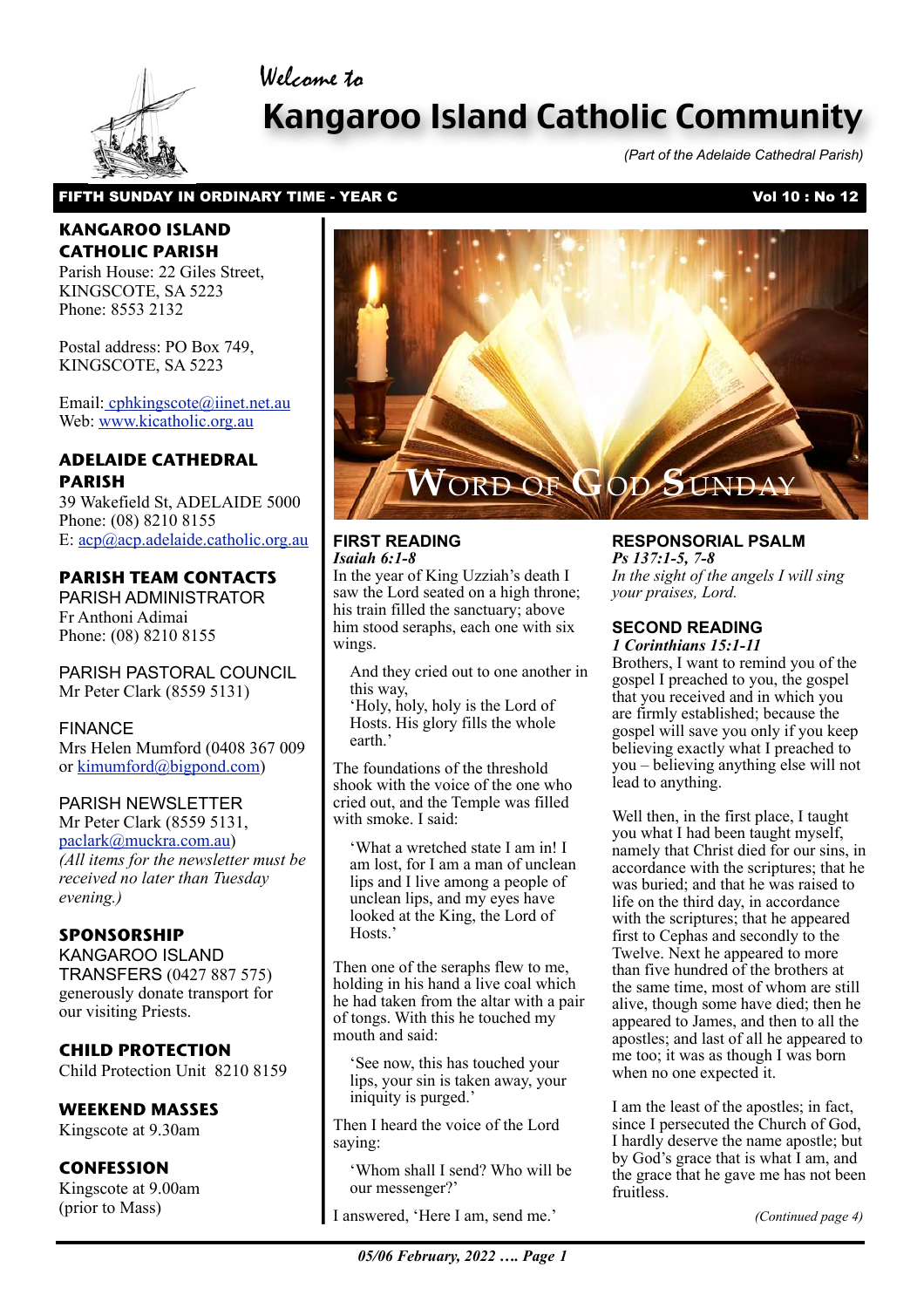

## **Bulletin Board**

**PLEASE KEEP THESE PEOPLE IN YOUR PRAYERS Sick:** Bill Roestenburg, Peter Weatherstone, Maureen Slagter

**February anniversaries:** Heather Barrett, Joan Marie Berden, Mary Clark, Phillip Deakin, Allice Ellick, Alfred Gray, Bernadette Hehir, Kenneth Howard, Ron King, Jamie Larcombe, Frank May, Tom Meaney, Allan Moray, Pat Pawelski, Horace Riley, Christopher Riley, Bert Willson. And all the faithful departed.

#### **Recently deceased:** John Lavers

*Please pray for all the faithful departed and may all our sick parishioners, relatives and friends know the healing love of Christ.*

<del>► ⊙≩X+X≨</del>

#### **PARISH ROSTERS**

TBA

## **PRIEST ROSTER**

*(Often this roster changes if something unforeseen crops up)* 6/2 Fr My Tran 13/2 Fs Sam

#### **PRAYER FOR HEALING**

Prayer for Healing and Renewal gatherings on Thursdays will resume in a few weeks. The date will be advertised in the bulletin.

#### **WORD OF GOD SUNDAY**

The Church in Australia celebrates the Sunday of the Word of God on the first Sunday in February – February 6 in 2022. Pope Francis established the day, which is devoted to "the celebration, study and dissemination" of the Word of God. Visit [www.catholic.org.au/wordofgodsunday](http://www.catholic.org.au/wordofgodsunday) to access resources to help commemorate the day and for suggestions on how to better engage with Sacred Scripture in various ways and settings.



#### **FROM FR ANTHONI**

On behalf of Kangaroo Island Catholic Parish, I extend a warm welcome to all the families, friends, visitors and holiday makers. Thanks



to all our parishioners for your ongoing support to the parish.

On this fifth Sunday of ordinary time, the Church reminds us that though we are utterly unworthy to be God's messengers, Christ cleanses us from our sins and gives us the strength to say: "Here I am, Lord, Send me." He is the one that makes us worthy missionaries. Hence today's message is a continuation of last week's.

A close look at all our readings today reveals one common phenomenon – the feeling and expression of unworthiness by all the personalities (Isaiah, Paul and Peter). These feelings and expressions of unworthiness were marks of humility on Isaiah who said: *"I am a man of unclean lips,"* on Paul who admitted: *"I am the least of the apostles,"* and on Peter who Pleaded: "*Leave me, Lord; I am a sinful man."* As in last week, while Jeremiah claimed that he was still too young (Jer.1,6), today Isaiah claims to be *"a man of unclean lips."* We have a lot more excuses to turn away from the invitation of the Lord.

At times we feel like Isaiah, Paul or Peter in today's readings. We feel so unworthy of our call that we can hardly do anything for the sake of the Gospel. Rightly, we should feel so perhaps because of our inadequacies and fear. However, we should realise that it is God who cleanses us of our sins and makes us worthy to be his messengers. Therefore, we are not to be afraid. Rather, we should be docile to the spirit of Jesus Christ. He makes only those who are available worthy and capable for his mission. If we are ready to say like Isaiah: *Here I am, Lord send me."* Christ is also ready to make us *"fishers of men".*

Saint Ambrose said: "The tools of apostolic fishing are the nets; they do not cause the death of those who are caught, but they keep them for life. They draw them from the depths to light and from the bottom to the surface those who were submerged." This mission is entrusted to the whole Christian community.

*Fr Anthoni*

#### **SUPPORT THE PEOPLE OF TONGA**



Tonga is coated in a thick blanket of ash after the eruption of undersea volcano Hunga-Tonga-Hunga-Ha'apai on January 15, which triggered tsunamis across the region, destroyed telecommunications and contaminated water supplies in the small Pacific Island nation.

Coastal communities in Fiji, Samoa and Vanuatu have been impacted by tsunami waves, along with communities as far afield as Australia, Japan and the Americas. The Tongan government has said that "immediate assistance" is needed to deal with the fallout of the massive volcanic eruption. Caritas Australia is currently raising funds to support communities impacted by the eruption and tsunami in Tonga.

Visit [www.caritas.org.au/donate/](http://www.caritas.org.au/donate/emergency-appeals/pacific/) [emergency-appeals/pacific/](http://www.caritas.org.au/donate/emergency-appeals/pacific/) or call1800 024 413 toll free to provide much-needed support by donating to our Pacific Emergency Appeal.

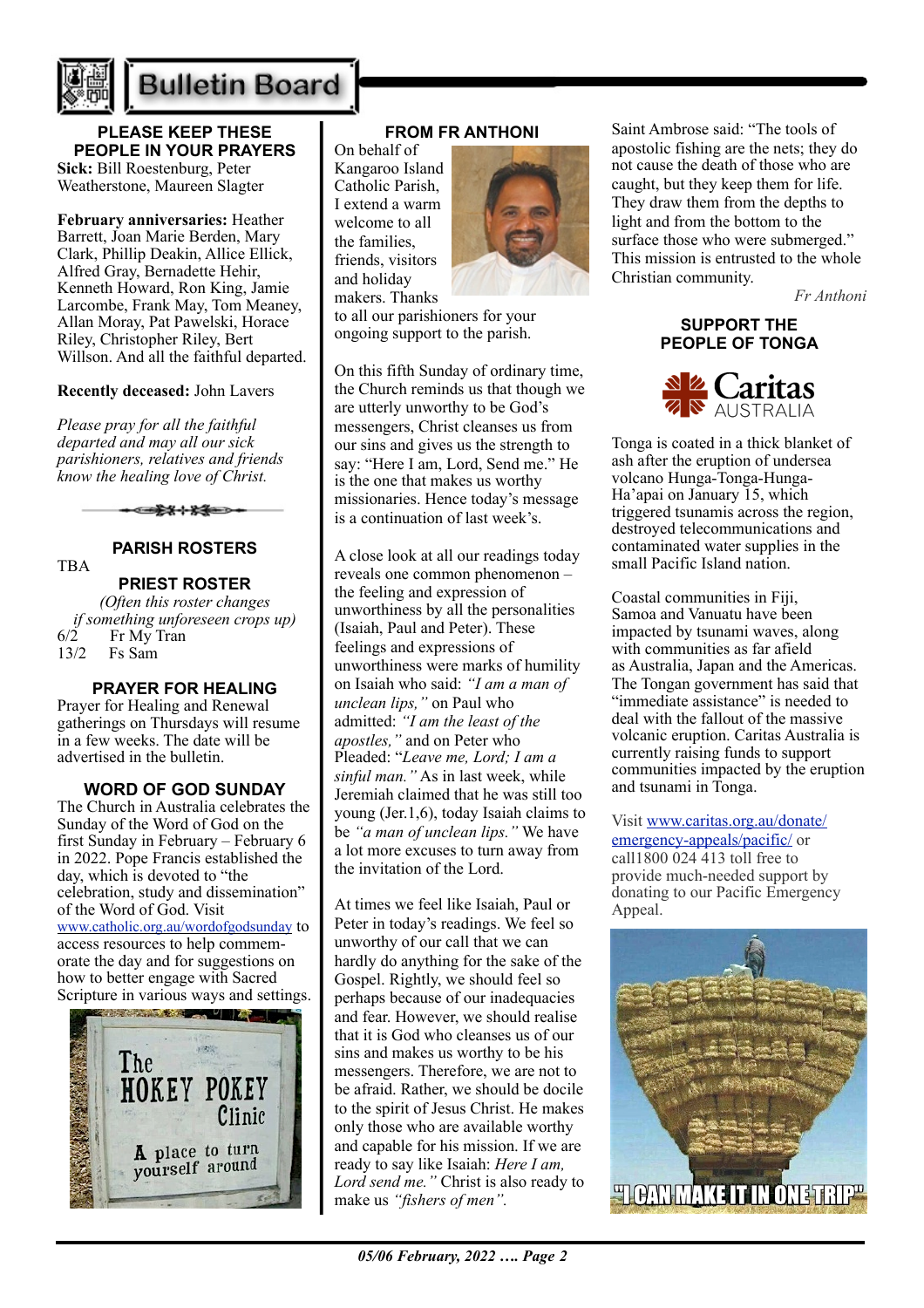#### **FROM ARCHBISHOP O'REGAN Death of Sr Janet Mead**

Archbishop O'Regan would like to advise you of the sad news of the death of Sister Janet Mead RSM, aged 84 years of age.

Sr Nola Morrissy, Leader of the South Australian Sisters of Mercy, sent through this message for us all:

*It is with sadness I write to inform you that Sr Janet Mead died peace-fully on the morning of Wednesday, 26 January. Janet was a well-loved Sister of Mercy who touched the lives of many and who was known far and wide for her musical abilities, particularly her rendition of the Our Father.*

*Janet was an educator known and loved by the many pupils taught by her. With the Romero Community, with whom she lived and worked, Janet was also a great advocate for those unable to be heard on many fronts.*

## **COVID Restrictions**

A number of queries are being received by Archbishop's office so I am writing to re-iterate some guidelines. It is important to limit movement in the Church and maintain good hygiene practices.

This must be achieved by:

- 1. Wearing a mask at all times, including the Priest when distributing Communion.
- 2. Regular sanitization of hands
- 3. Continued omission of the Offertory Procession and Collections
- 4. Strictly no Communion on the tongue
- 5. Maintaining recommended social distancing eg within the Church and whilst going to Communion
- 6. No communal gatherings after Mass
- 7. Maintaining QR Code compliance or collection of names and phone numbers of those attending

*+Patrick O'Regan Archbishop of Adelaide*

*(A full list of the Covid restrictions is on page 4 of this bulletin)*

#### **WHAT HE TAUGHT**

He was a music teacher. For decades he taught in classrooms and gave private lessons. He himself could play the piano, accordion, trumpet, and other brass instruments. He had a mellow tenor's voice and was good but not spectacular in any of those areas of performance himself. But he had the hallmark all good teachers possess: He found in his students that



## **Ron Rolheiser column**

*Ronald Rolheiser, a Roman Catholic priest and member of the Missionary Oblates of Mary Immaculate. He is a communitybuilder, lecturer and writer. His books are popular throughout the English-speaking world and his weekly column is carried by more than sixty newspapers worldwide*

#### ▅<del>⋭</del>⋕⊹⋡⋚⋹⋺⊷

#### **FAILURE AND THE SECOND HALF OF LIFE**

Richard Rohr once said "During the second-half of life, success no longer teaches us anything. It still feels good, but we don't learn from it. Now we learn more from failure." What does he mean?

There's a time in life when doing things is mandated, even by the Gospels. That time is the first half of life (all those years when we're active in the workforce, caring for family, paying a mortgage, giving ourselves over to the service of others, and trying to build up the world and find meaning for ourselves). That isn't our time then to simply sit at the feet of Jesus.

But during the second half of life, success loses its importance. To rely on success to feel good about ourselves becomes, at a point, a cancer: If we only feel important when we've achieved something of importance then we need to continue, repeatedly, to achieve something of importance, an impossible task.

More importantly, while success builds self-image it doesn't necessarily build character or soul. Bluntly put, too often success inflates rather than mellows the soul. Failure,

inner core that allowed them to experience and utilise their God-given talents as fully as they were capable. Most carried memories of performing better than they ever thought they had been capable of.

At his funeral, there were no recordings of his music-making. He made clear that he wanted his students to provide the hymns and melodies. Many had not played publicly for years and there were a few missed notes. But no matter. The funeral slowly morphed into a celebration of thanksgiving for what he had helped them find in themselves and an appreciation of what they could do. It became a celebration of a life well lived, a melody well played, lessons well taught and, so, well learned.

while always containing the danger of hardening the soul, is more naturally suited to deflate the ego and mellow the heart. The major task of aging is that of mellowing – grieving, forgiving, letting go, accepting vulnerability, and moving beyond the greed, ambition, competitiveness, and perpetual disappointment of youth. Like a good wine, the soul needs to be mellowed in cracked old barrels (an apt image for aging bodies) to bring out its warm, rich character. After a certain age, failure more than success is more likely to help us do that.

Finally, and perhaps most importantly, when we're young and success still teaches us something, too often even our best work is motivated more by our need to prove something (ourselves, our talents, our goodness) than by any genuine altruism and concern for others. Our successes may actually be helping others and doing a lot of good, but, in the end, we're trying to prove ourselves. The task now is to become selfless, beyond proving anything, least of all our own worth.

*You can read, or download, Ron Rolheiser's weekly columns from his website at: www.ronrolheiser.com*

In the same way, Isaiah finds his voice with which to prophecy. Paul celebrates his belated call. And Jesus teaches the apostles to use their talents as fishermen to widen their nets. God helps us see beyond our limitations.

Go from here as those called to do Christ's work: ready to listen carefully and to respond, ready to confront and not give in, ready to search out the depressed and downtrodden, ready to stand beside those who have suffered loss, ready to support the faith community, ready to counter fear with assurance, ready to face the darkness with Christian light. Ready to proclaim to the whole world God's love, as we know it in Jesus the Christ, will win through.*GPBS eNews*